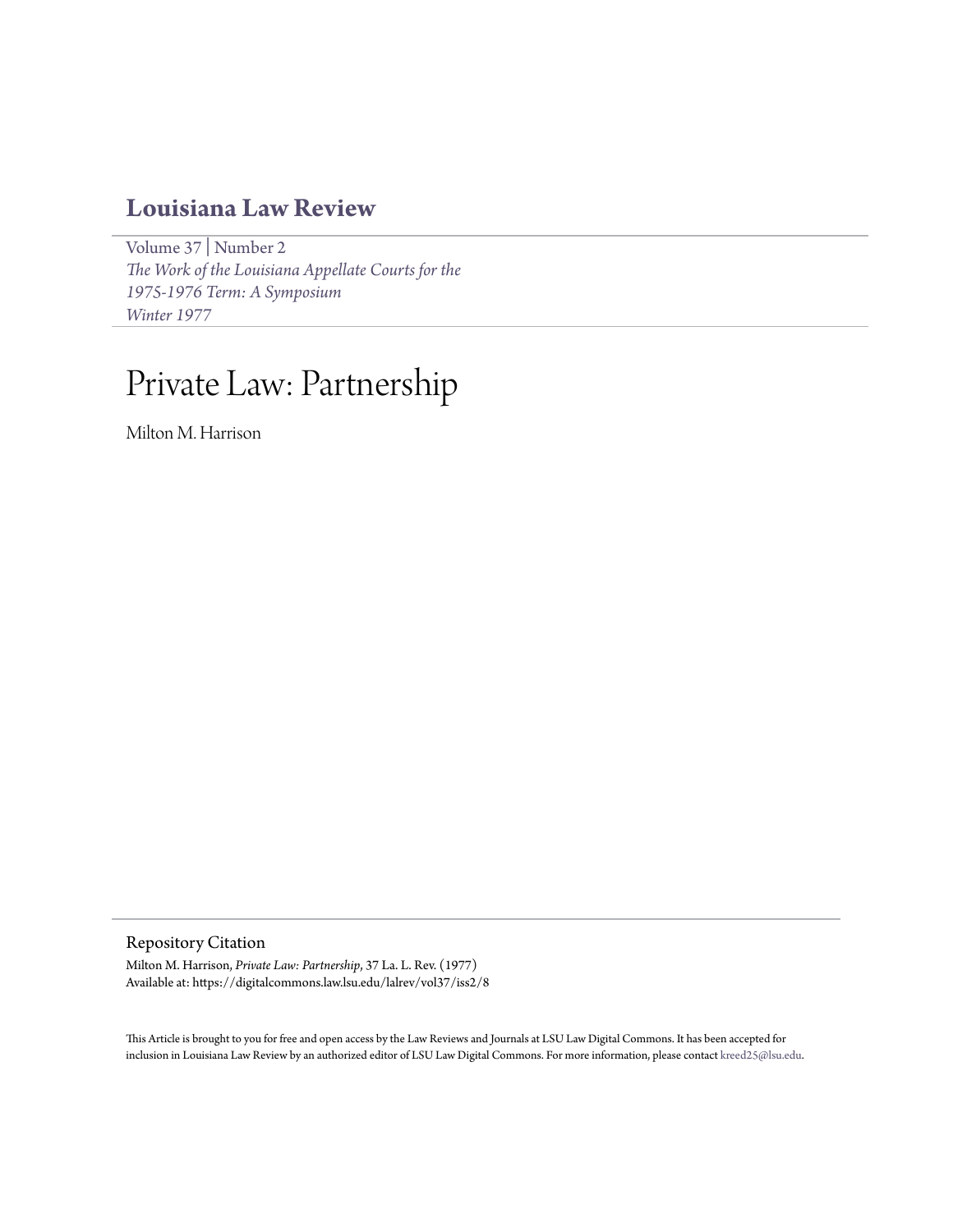## PARTNERSHIP

## *Milton M. Harrison\**

Under Louisiana Revised Statutes 23:1032, an injured employee has an exclusive remedy from his employer for workmen's compensation benefits but he is entitled by sections 1101 through 1103 to recover in tort from third persons who caused his injury. These provisions have been interpreted to permit recovery of damages in tort from executive officers of a corporation, despite the right to workmen's compensation benefits, on the theory that the corporation is an entity separate and distinct from its officers, directors, and shareholders.<sup>1</sup> It has also been recognized that a partnership is an entity separate and distinct from its partners. 2 However, from 1972 to 1976, the Second,  $3$  Third,  $4$  and Fourth<sup>5</sup> Circuit Courts of Appeal in five cases refused to apply the entity theory to partnerships and held that the exclusive remedy of an injured employee of a partnership was for workmen's compensation benefits from the partnership and there was no cause of action in tort against a partner who caused the injury. The supreme court in Cooley *v. Slocum6* reversed the court of appeal and expressly overruled the four other cases on this point. The supreme court recognized the partnership and partners as separate entities, reversed the summary judgments of the trial and intermediate court, and remanded the case for trial to determine whether the partner negligently caused the injury.<sup>7</sup>

The decision in *Cooley* is to be applauded because it clearly maintains the entity theory of partnerships and treats the executive officers of corporations and partnerships the same. The effect of *Cooley,* however, was short-lived because Louisiana Act 147 of 1976 amended sections 1032

5. Obiol v. Industrial Outdoor Displays, 288 So. 2d 425 (La. App. 4th Cir. 1974); Bersuder v. New Orleans Pub. Serv., Inc., 273 So. 2d 46 (La. App. 4th Cir. 1973).

6. 326 So. 2d 491 (1976).

7. *Id.* at 492.

<sup>\*</sup> Professor of Law, Louisiana State University.

<sup>1.</sup> Comment, *Workmen's Compensation-Executive Officer Liability,* 33 **LA.** L. REV. 325 (1973).

<sup>2.</sup> State v. Morales, 256 La. 940, 240 So. 2d 714 (1970); Trappey v. Lumbermen's Mut. Cas. Co., 229 La. 632, 86 So. 2d 515 (1956). *See also* Note, 34 LA. L. REV. 654 (1974).

<sup>3.</sup> Cockerham v. Consolidated Underwriters, 262 So. 2d 119 (La. App. 2d Cir. 1972).

<sup>4.</sup> Leger v. Townsend, 257 So. 2d 761 (La. App. 3d Cir.), *cert. denied,* 261 La. 464,259 So. 2d 914 (1972); Cooley v. Slocum, 313 So. 2d 606 (La. App. 3d Cir. 1975).